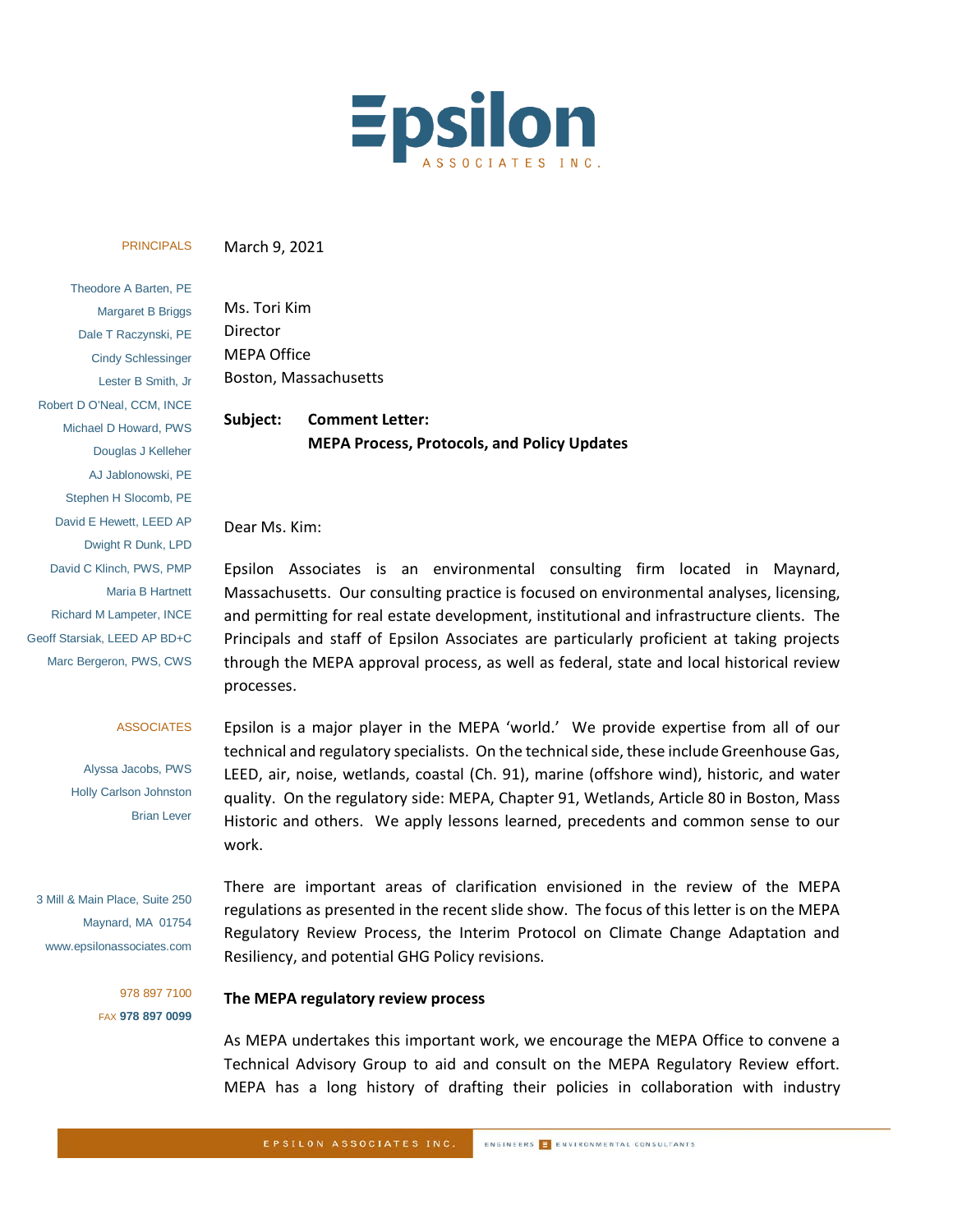practitioners. Specifically, Peggy Briggs from Epsilon served on the advisory group tasked with completely re-drafting the MEPA Regulations in 1997.

Our approach is to assist in developing a workable set of regulations based on our specific experience preparing studies for every type of project in the Commonwealth, rather than taking a policy position. We will provide a practical knowledge of how MEPA works with different types of projects, landscapes and uses, and an understanding of precedents. This will be very useful in the deliberation of policy or regulatory changes.

## **Interim Protocol on Climate Change Adaptation and Resiliency**

The Interim Protocol "encourages projects to utilize the best available climate science data…". 'Best' is a superlative standard. Additionally, the RMAT has not completed the Climate Resilience Design Standards and Guidelines (CRDSG) project. We appreciate that the Addendum identifies currently available data to be used for sea level rise and flooding. The question is, will these numbers be in the CRSDG or might they be different after further study?

The effective date of the Protocol should be after the CRDSG document has been completed, undergone review and comment, and adopted. Public, private and non-profit projects in the works reflect sustainability, resilience, etc. that are already required by local zoning, regulations and building standards.

The issuance of the Protocol and Addendum is too fast tracked. A formal Climate Change Adaptation and Resiliency Policy (CCARP), developed through a stakeholder process is envisioned. MEPA should wait for the adoption of the CCARP rather than issue the Protocol.

## **GHG Policy Revisions**

We urge MEPA and the Department of Energy Resources to convene a Technical Advisory Group to contribute to the drafting of revisions to the MEPA GHG Policy. The MEPA Policy of 2010 was drafted by a private/public consortium brought together to create a Policy that brought the Agency's GHG reduction priorities into focus while listening to and incorporating the industry's input. Dale Raczynski and Don Michael of Epsilon were actively involved in developing the 2010 GHG Policy.

MEPA has discussed a potential new "GHG threshold" tied to carbon footprint (tons per year). The difference between a GHG Threshold and the existing MEPA review thresholds would be that calculating whether a project exceeds a GHG threshold requires a level of architectural and mechanical design that would typically not be available at the early MEPA determination phase. Assumptions could not be made without a quite detailed